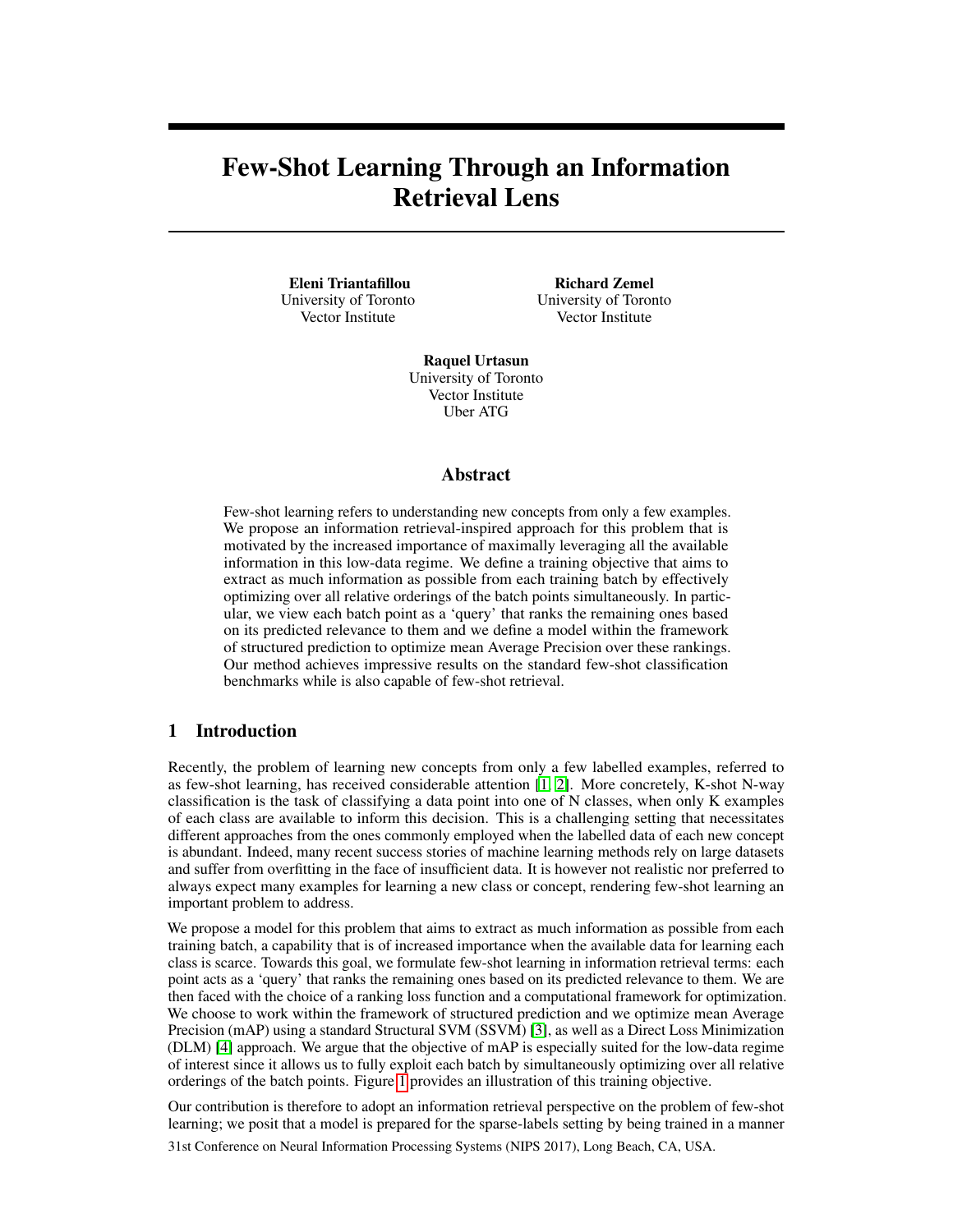<span id="page-1-0"></span>

Figure 1: Best viewed in color. Illustration of our training objective. Assume a batch of 6 points: G1, G2 and G3 of class "green", Y1 and Y2 of "yellow", and another point. We show in columns 1-5 the predicted rankings for queries G1, G2, G3, Y1 and Y2, respectively. Our learning objective is to move the 6 points in positions that simultaneously maximize the Average Precision (AP) of the 5 rankings. For example, the AP of G1's ranking would be optimal if G2 and G3 had received the two highest ranks, and so on.

that fully exploits the information in each batch. We also introduce a new form of a few-shot learning task, 'few-shot retrieval', where given a 'query' image and a pool of candidates all coming from previously-unseen classes, the task is to 'retrieve' all relevant (identically labelled) candidates for the query. We achieve competitive with the state-of-the-art results on the standard few-shot classification benchmarks and show superiority over a strong baseline in the proposed few-shot retrieval problem.

# 2 Related Work

Our approach to few-shot learning heavily relies on learning an informative similarity metric, a goal that has been extensively studied in the area of metric learning. This can be thought of as learning a mapping of objects into a space where their relative positions are indicative of their similarity relationships. We refer the reader to a survey of metric learning [\[5\]](#page-9-4) and merely touch upon a few representative methods here.

Neighborhood Component Analysis (NCA) [\[6\]](#page-9-5) learns a metric aiming at high performance in nearest neirhbour classification. Large Margin Nearest Neighbor (LMNN) [\[7\]](#page-9-6) refers to another approach for nearest neighbor classification which constructs triplets and employs a contrastive loss to move the 'anchor' of each triplet closer to the similarly-labelled point and farther from the dissimilar one by at least a predefined margin.

More recently, various methods have emerged that harness the power of neural networks for metric learning. These methods vary in terms of loss functions but have in common a mechanism for the parallel and identically-parameterized embedding of the points that will inform the loss function. Siamese and triplet networks are commonly-used variants of this family that operate on pairs and triplets, respectively. Example applications include signature verification [\[8\]](#page-9-7) and face verification [\[9,](#page-9-8) [10\]](#page-9-9). NCA and LMNN have also been extended to their deep variants [\[11\]](#page-9-10) and [\[12\]](#page-9-11), respectively. These methods often employ hard-negative mining strategies for selecting informative constraints for training [\[10,](#page-9-9) [13\]](#page-9-12). A drawback of siamese and triplet networks is that they are local, in the sense that their loss function concerns pairs or triplets of training examples, guiding the learning process to optimize the desired relative positions of only two or three examples at a time. The myopia of these local methods introduces drawbacks that are reflected in their embedding spaces. [\[14\]](#page-9-13) propose a method to address this by using higher-order information.

We also learn a similarity metric in this work, but our approach is specifically tailored for few-shot learning. Other metric learning approaches for few-shot learning include [\[15,](#page-9-14) [1,](#page-9-0) [16,](#page-9-15) [17\]](#page-9-16). [\[15\]](#page-9-14) employs a deep convolutional neural network that is trained to correctly predict pairwise similarities. Attentive Recurrent Comparators [\[16\]](#page-9-15) also perform pairwise comparisons but form the representation of the pair through a sequence of glimpses at the two points that comprise it via a recurrent neural network. We note that these pairwise approaches do not offer a natural mechanism to solve K-shot N-way tasks for  $K > 1$  and focus on one-shot learning, whereas our method tackles the more general few-shot learning problem. Matching Networks [\[1\]](#page-9-0) aim to 'match' the training setup to the evaluation trials of K-shot N-way classification: they divide each sampled training 'episode' into disjoint support and query sets and backpropagate the classification error of each query point conditioned on the support set. Prototypical Networks [\[17\]](#page-9-16) also perform episodic training, and use the simple yet effective mechanism of representing each class by the mean of its examples in the support set, constructing a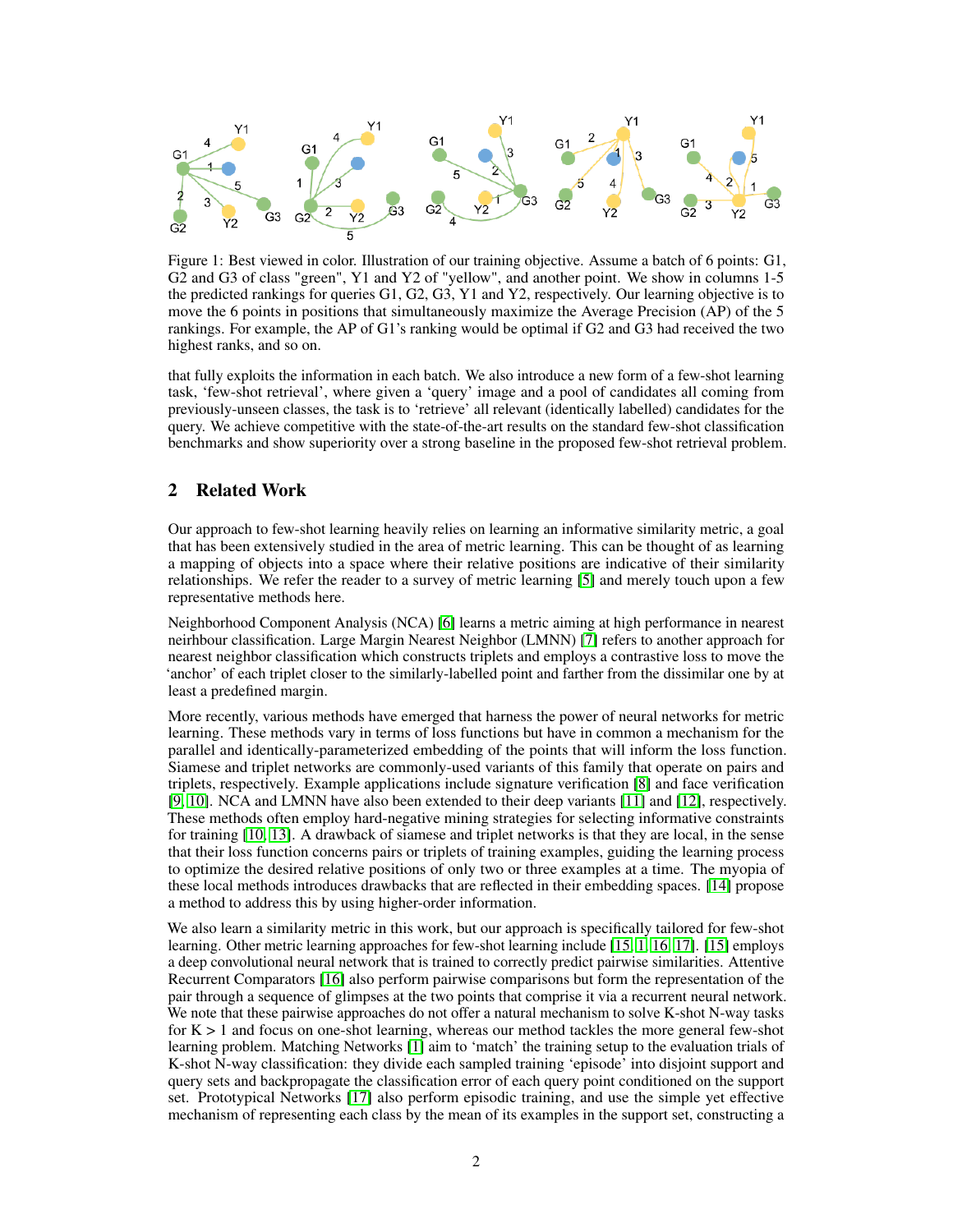'prototype' in this way that each query example will be compared with. Our approach can be thought of as constructing all such query/support sets within each batch in order to fully exploit it.

Another family of methods for few-shot learning is based on meta-learning. Some representative work in this category includes [\[2,](#page-9-1) [18\]](#page-9-17). These approaches present models that learn how to use the support set in order to update the parameters of a learner model in such a way that it can generalize to the query set. Meta-Learner LSTM [\[2\]](#page-9-1) learns an initialization for learners that can solve new tasks, whereas Model-Agnostic Meta-Learner (MAML) [\[18\]](#page-9-17) learns an update step that a learner can take to be successfully adapted to a new task. Finally, [\[19\]](#page-9-18) presents a method that uses an external memory module that can be integrated into models for remembering rarely occurring events in a life-long learning setting. They also demonstrate competitive results on few-shot classification.

## 3 Background

### 3.1 Mean Average Precision (mAP)

Consider a batch B of points:  $\mathcal{X} = \{x_1, x_2, \dots, x_N\}$  and denote by  $c_j$  the class label of the point  $x_j$ . Let  $Rel^{x_1} = \{x_j \in \mathcal{B} : c_1 == c_j\}$  be the set of points that are relevant to  $x_1$ , determined in a binary fashion according to class membership. Let  $O^{x_1}$  denote the ranking based on the predicted similarity between  $x_1$  and the remaining points in B so that  $O^{x_1}[j]$  stores  $x_1$ 's  $j_{th}$  most similar point. Precision at j in the ranking  $O^{x_1}$ , denoted by  $Prec@j^{x_1}$  is the proportion of points that are relevant to  $x_1$  within the j highest-ranked ones. The Average Precision (AP) of this ranking is then computed by averaging the precisions at j over all positions  $\overline{j}$  in  $O^{x_1}$  that store relevant points.

$$
AP^{x_1} = \sum_{\substack{j \in \{1, \dots, |B-1|:\ j \in Rel^{x_1}\} \\ O^{x_1}[j] \in Rel^{x_1}}} \frac{Prec@j^{x_1}}{|Rel^{x_1}|} \quad \text{where} \quad Prec@j^{x_1} = \frac{|\{k \le j : O^{x_1}[k] \in Rel^{x_1}\}|}{j}
$$

Finally, mean Average Precision (mAP) calculates the mean AP across batch points.

<span id="page-2-0"></span>
$$
mAP = \frac{1}{|\mathcal{B}|} \sum_{i \in \{1, \dots \mathcal{B}\}} AP^{x_i}
$$

#### 3.2 Structural Support Vector Machine (SSVM)

Structured prediction refers to a family of tasks with inter-dependent structured output variables such as trees, graphs, and sequences, to name just a few [\[3\]](#page-9-2). Our proposed learning objective that involves producing a ranking over a set of candidates also falls into this category so we adopt structured prediction as our computational framework. SSVM [\[3\]](#page-9-2) is an efficient method for these tasks with the advantage of being tunable to custom task loss functions. More concretely, let  $\mathcal{X}$ and  $\mathcal Y$  denote the spaces of inputs and structured outputs, respectively. Assume a scoring function  $F(x, y; w)$  depending on some weights w, and a task loss  $L(y_{\text{GT}}, \hat{y})$  incurred when predicting  $\hat{y}$ when the groundtruth is  $y_{GT}$ . The margin-rescaled SSVM optimizes an upper bound of the task loss formulated as:

$$
\min_{w}\mathbb{E}[\max_{\hat{\mathbf{y}}\in\mathcal{Y}}\left\{L(\mathbf{y_{GT}}, \hat{\mathbf{y}}) - F(x, \mathbf{y_{GT}}; w) + F(x, \hat{\mathbf{y}}; w)\right\}]
$$

The loss gradient can then be computed as:

$$
\nabla_w L(\mathbf{y}) = \nabla_w F(\mathcal{X}, \mathbf{y}_{hinge}, w) - \nabla_w F(\mathcal{X}, \mathbf{y}_{\mathbf{GT}}, w)
$$
  
with  $\mathbf{y}_{hinge} = \underset{\mathbf{\hat{y}} \in \mathcal{Y}}{\arg \max} \{ F(\mathcal{X}, \mathbf{\hat{y}}, w) + L(\mathbf{y}_{\mathbf{GT}}, \mathbf{\hat{y}}) \}$  (1)

#### 3.3 Direct Loss Minimization (DLM)

[\[4\]](#page-9-3) proposed a method that directly optimizes the task loss of interest instead of an upper bound of it. In particular, they provide a perceptron-like weight update rule that they prove corresponds to the gradient of the task loss. [\[20\]](#page-9-19) present a theorem that equips us with the corresponding weight update rule for the task loss in the case of nonlinear models, where the scoring function is parameterized by a neural network. Since we make use of their theorem, we include it below for completeness.

Let  $\mathcal{D} = \{(x, y)\}\$  be a dataset composed of input  $x \in \mathcal{X}$  and output  $y \in \mathcal{Y}$  pairs. Let  $F(\mathcal{X}, y, w)$  be a scoring function which depends on the input, the output and some parameters  $w \in \mathbb{R}^A$ .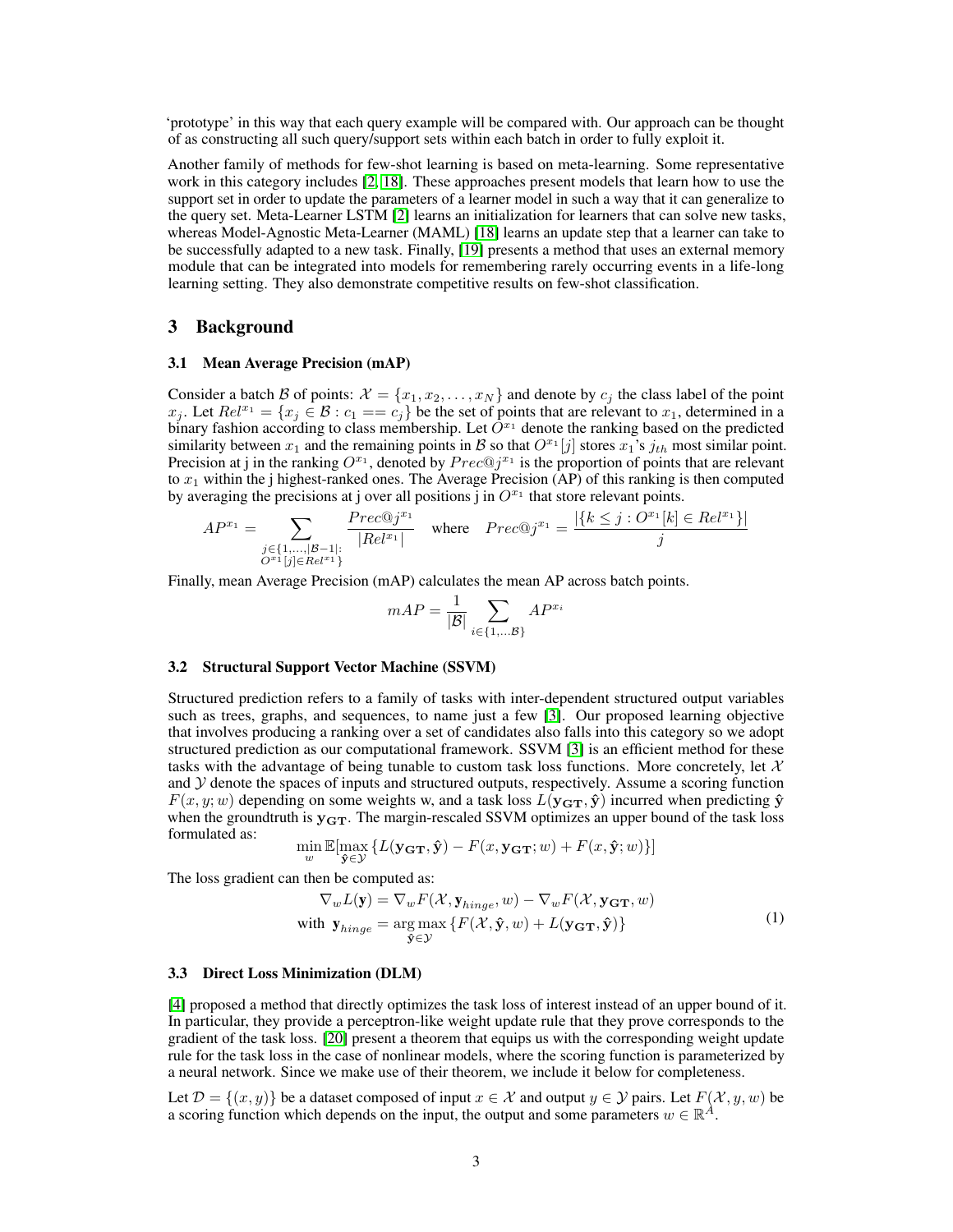Theorem 1 (General Loss Gradient Theorem from [\[20\]](#page-9-19)). *When given a finite set* Y*, a scoring function*  $F(\mathcal{X}, \mathbf{y}, w)$ , a data distribution, as well as a task-loss  $L(\mathbf{y}, \hat{\mathbf{y}})$ , then, under some mild regularity *conditions, the direct loss gradient has the following form:*

<span id="page-3-0"></span>
$$
\nabla_w L(\mathbf{y}, \mathbf{y}_w) = \pm \lim_{\epsilon \to 0} \frac{1}{\epsilon} (\nabla_w F(\mathcal{X}, \mathbf{y}_{direct}, w) - \nabla_w F(\mathcal{X}, \mathbf{y}_w, w)) \tag{2}
$$

*with:*

$$
\mathbf{y}_w = \underset{\mathbf{\hat{y}} \in \mathcal{Y}}{\arg \max} F(\mathcal{X}, \mathbf{\hat{y}}, w) \quad and \quad \mathbf{y}_{direct} = \underset{\mathbf{\hat{y}} \in \mathcal{Y}}{\arg \max} \{ F(\mathcal{X}, \mathbf{\hat{y}}, w) \pm \epsilon L(\mathbf{y}, \mathbf{\hat{y}}) \}
$$

This theorem presents us with two options for the gradient update, henceforth the positive and negative update, obtained by choosing the + or  $-$  of the  $\pm$  respectively. [\[4\]](#page-9-3) and [\[20\]](#page-9-19) provide an intuitive view for each one. In the case of the positive update,  $y_{direct}$  can be thought of as the 'worst' solution since it corresponds to the output value that achieves high score while producing high task loss. In this case, the positive update encourages the model to move away from the bad solution  $y_{direct}$ . On the other hand, when performing the negative update,  $y_{direct}$  represents the 'best' solution: one that does well both in terms of the scoring function and the task loss. The model is hence encouraged in this case to adjust its weights towards the direction of the gradient of this best solution's score.

In a nutshell, this theorem provides us with the weight update rule for the optimization of a custom task loss, provided that we define a scoring function and procedures for performing standard and loss-augmented inference.

#### 3.4 Relationship between DLM and SSVM

As also noted in [\[4\]](#page-9-3), the positive update of direct loss minimization strongly resembles that of the margin-rescaled structural SVM [\[3\]](#page-9-2) which also yields a loss-informed weight update rule. This gradient computation differs from that of the direct loss minimization approach only in that, while SSVM considers the score of the ground-truth  $F(\mathcal{X}, \mathbf{y_{GT}}, w)$ , direct loss minimization considers the score of the current prediction  $F(\mathcal{X}, \mathbf{y}_w, w)$ . The computation of  $y_{hinge}$  strongly resembles that of  $y_{direct}$  in the positive update. Indeed SSVM's training procedure also encourages the model to move away from weights that produce the 'worst' solution  $y_{hinge}$ .

## 3.5 Optimizing for Average Precision (AP)

In the following section we adapt and extend a method for optimizing AP [\[20\]](#page-9-19).

Given a query point, the task is to rank N points  $x = (x_1, \ldots, x_N)$  with respect to their relevance to the query, where a point is relevant if it belongs to the same class as the query and irrelevant otherwise. Let  $P$  and  $N$  be the sets of 'positive' (i.e. relevant) and 'negative' (i.e. irrelevant) points respectively. The output ranking is represented as  $y_{ij}$  pairs where  $\forall i, j, y_{ij} = 1$  if i is ranked higher than j and  $y_{ij} = -1$  otherwise, and  $\forall i, y_{ii} = 0$ . Define  $y = (\ldots, y_{ij}, \ldots)$  to be the collection of all such pairwise rankings.

The scoring function that [\[20\]](#page-9-19) used is borrowed from [\[21\]](#page-10-0) and [\[22\]](#page-10-1):

$$
F(x, y, w) = \frac{1}{|\mathcal{P}||\mathcal{N}|} \sum_{i \in \mathcal{P}, j \in \mathcal{N}} y_{ij}(\varphi(x_i, w) - \varphi(x_j, w))
$$

where  $\varphi(x_i, w)$  can be interpreted as the learned similarity between  $x_i$  and the query.

[\[20\]](#page-9-19) devise a dynamic programming algorithm to perform loss-augmented inference in this setting which we make use of but we omit for brevity.

# 4 Few-Shot Learning by Optimizing mAP

In this section, we present our approach for few-shot learning that optimizes mAP. We extend the work of [\[20\]](#page-9-19) that optimizes for AP in order to account for all possible choices of query among the batch points. This is not a straightforward extension as it requires ensuring that optimizing the AP of one query's ranking does not harm the AP of another query's ranking.

In what follows we define a mathematical framework for this problem and we show that we can treat each query independently without sacrificing correctness, therefore allowing to efficiently in parallel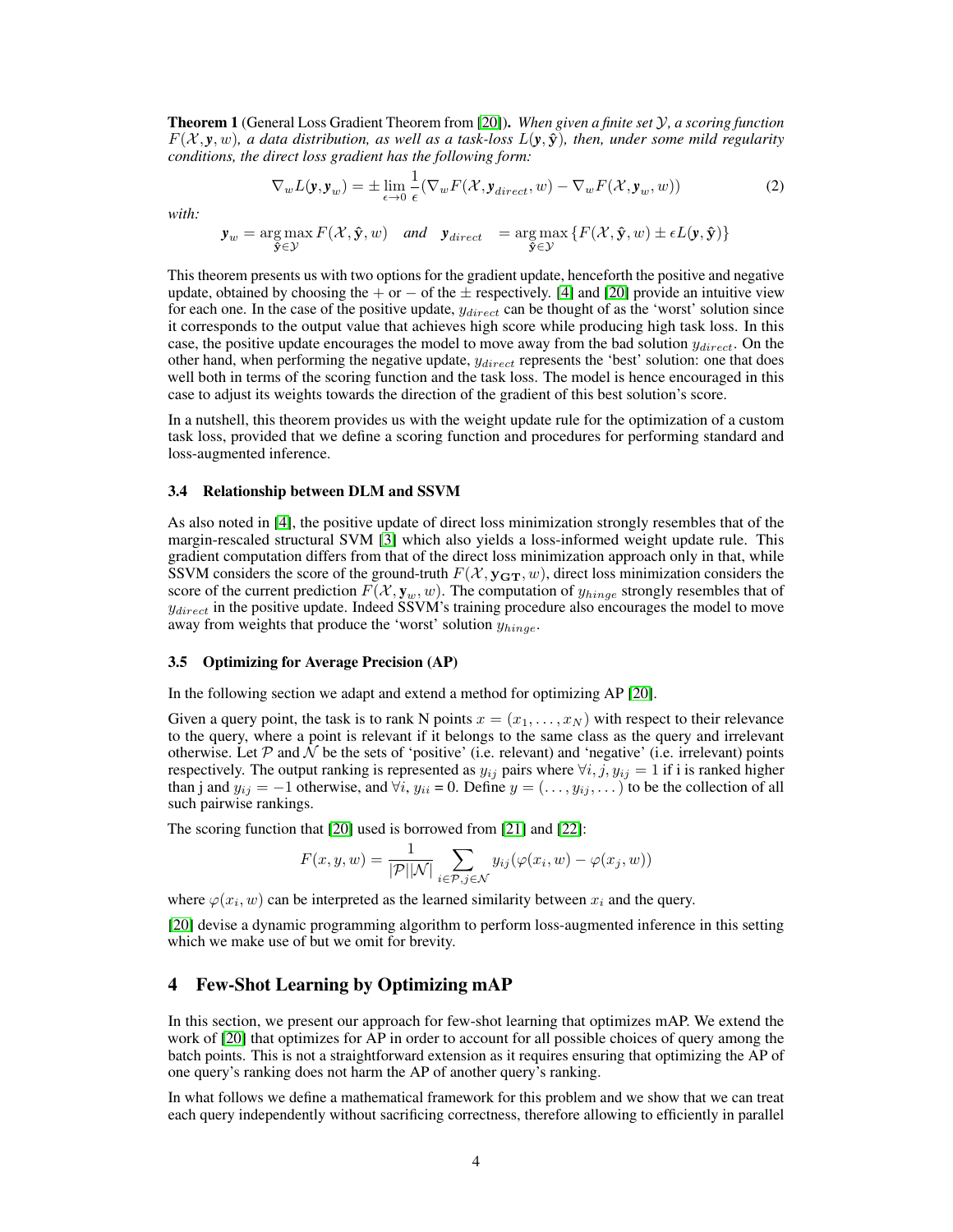learn to optimize all relative orderings within each batch. We then demonstrate how we can use the frameworks of SSVM and DLM for optimization of mAP, producing two variants of our method henceforth referred to as mAP-SSVM and mAP-DLM, respectively.

**Setup:** Let B be a batch of points:  $B = \{x_1, x_2, \ldots, x_N\}$  belonging to C different classes. Each class  $c \in \{1, 2, ..., C\}$  defines the positive set  $\mathcal{P}^c$  containing the points that belong to c and the negative set  $\mathcal{N}^c$  containing the rest of the points. We denote by  $c_i$  the class label of the  $i_{th}$  point.

We represent the output rankings as a collection of  $y_{kj}^i$  variables where  $y_{kj}^i = 1$  if k is ranked higher than j in i's ranking,  $y_{kk}^i = 0$  and  $y_{kj}^i = -1$  if j is ranked higher than k in i's ranking. For convenience we combine these comparisons for each query i in  $y^i = (\ldots, y^i_{kj}, \ldots)$ .

Let  $f(x, w)$  be the embedding function, parameterized by a neural network and  $\varphi(x_1, x_2, w)$  the cosine similarity of points  $x_1$  and  $x_2$  in the embedding space given by w:

<span id="page-4-0"></span>
$$
\varphi(x_1, x_2, w) = \frac{f(x_1, w) \cdot f(x_2, w)}{|f(x_1, w)||f(x_2, w)|}
$$

 $\varphi(x_i, x_j, w)$  is typically referred in the literature as the score of a siamese network.

We consider for each query *i*, the function  $F^i(\mathcal{X}, y^i, w)$ :

$$
F^i(\mathcal{X}, y^i, w) = \frac{1}{|\mathcal{P}^{c_i}| |\mathcal{N}^{c_i}|} \sum_{k \in \mathcal{P}^{c_i} \setminus i} \sum_{j \in \mathcal{N}^{c_i}} y^i_{kj} (\varphi(x_i, x_k, w) - \varphi(x_i, x_j, w))
$$

We then compose the scoring function by summing over all queries:  $F(\mathcal{X}, y, w) = \sum$ i∈B  $F^i(\mathcal{X}, y^i, w)$ 

Further, for each query  $i \in \mathcal{B}$ , we let  $p^i = rank(y^i) \in \{0,1\}^{|\mathcal{P}^{c_i}|+|\mathcal{N}^{c_i}|}$  be a vector obtained by sorting the  $y_{kj}^i$ 's  $\forall k \in \mathcal{P}^{c_i} \setminus i, j \in \mathcal{N}^{c_i}$ , such that for a point  $g \neq i, p_g^i = 1$  if g is relevant for query i and  $p_g^i = -1$  otherwise. Then the AP loss for the ranking induced by some query i is defined as:

$$
L_{AP}^{i}(p^{i},\hat{p}^{i})=1-\frac{1}{|\mathcal{P}^{c_{i}}|}\sum_{j:\hat{p}^{i}_{j}=1}Prec@j
$$

where  $Prec@j$  is the percentage of relevant points among the top-ranked j and  $p^i$  and  $\hat{p}^i$  denote the ground-truth and predicted binary relevance vectors for query i, respectively. We define the mAP loss to be the average AP loss over all query points.

Inference: We proof-sketch in the supplementary material that inference can be performed efficiently in parallel as we can decompose the problem of optimizing the orderings induced by the different queries to optimizing each ordering separately. Specifically, for a query  $i$  of class  $c$  the computation of the  $y_{kj}^i$ 's,  $\forall k \in \mathcal{P}^c \setminus i, j \in \mathcal{N}^c$  can happen independently of the computation of the  $y_{k'j'}^{i'}$ 's for some other query  $i' \neq i$ . We are thus able to optimize the ordering induced by each query point independently of those induced by the other queries. For query  $i$ , positive point  $k$  and negative point j, the solution of standard inference is  $y_{w_{kj}}^i = \arg \max_{y^i} \overline{F^i}(\hat{X}, y^i, w)$  and can be computed as follows

$$
y_{w_{kj}}^i = \begin{cases} 1, \text{ if } \varphi(x_i, x_k, w) - \varphi(x_i, x_j, w) > 0\\ -1, \text{ otherwise} \end{cases}
$$
 (3)

Loss-augmented inference for query  $i$  is defined as

<span id="page-4-2"></span><span id="page-4-1"></span>
$$
y_{direct}^{i} = \underset{\hat{y}^{i}}{\arg \max} \left\{ F^{i}(\mathcal{X}, \hat{y}^{i}, w) \pm \epsilon L^{i}(y^{i}, \hat{y}^{i}) \right\}
$$
(4)

and can be performed via a run of the dynamic programming algorithm of [\[20\]](#page-9-19). We can then combine the results of all the independent inferences to compute the overall scoring function

$$
F(\mathcal{X}, y_w, w) = \sum_{i \in \mathcal{B}} F^i(\mathcal{X}, y_w^i, w) \quad \text{and} \quad F(\mathcal{X}, y_{direct}, w) = \sum_{i \in \mathcal{B}} F^i(\mathcal{X}, y_{direct}^i, w) \tag{5}
$$

Finally, we define the ground-truth output value  $y_{GT}$ . For any query i and distinct points  $m, n \neq i$ we set  $y_{GT_{mn}}^i = 1$  if  $m \in \mathcal{P}^{c_i}$  and  $n \in \mathcal{N}^{c_i}$ ,  $y_{GT_{mn}}^i = -1$  if  $n \in \mathcal{P}^{c_i}$  and  $m \in \mathcal{N}^{c_i}$  and  $y_{GT_{mn}}^i = 0$ otherwise.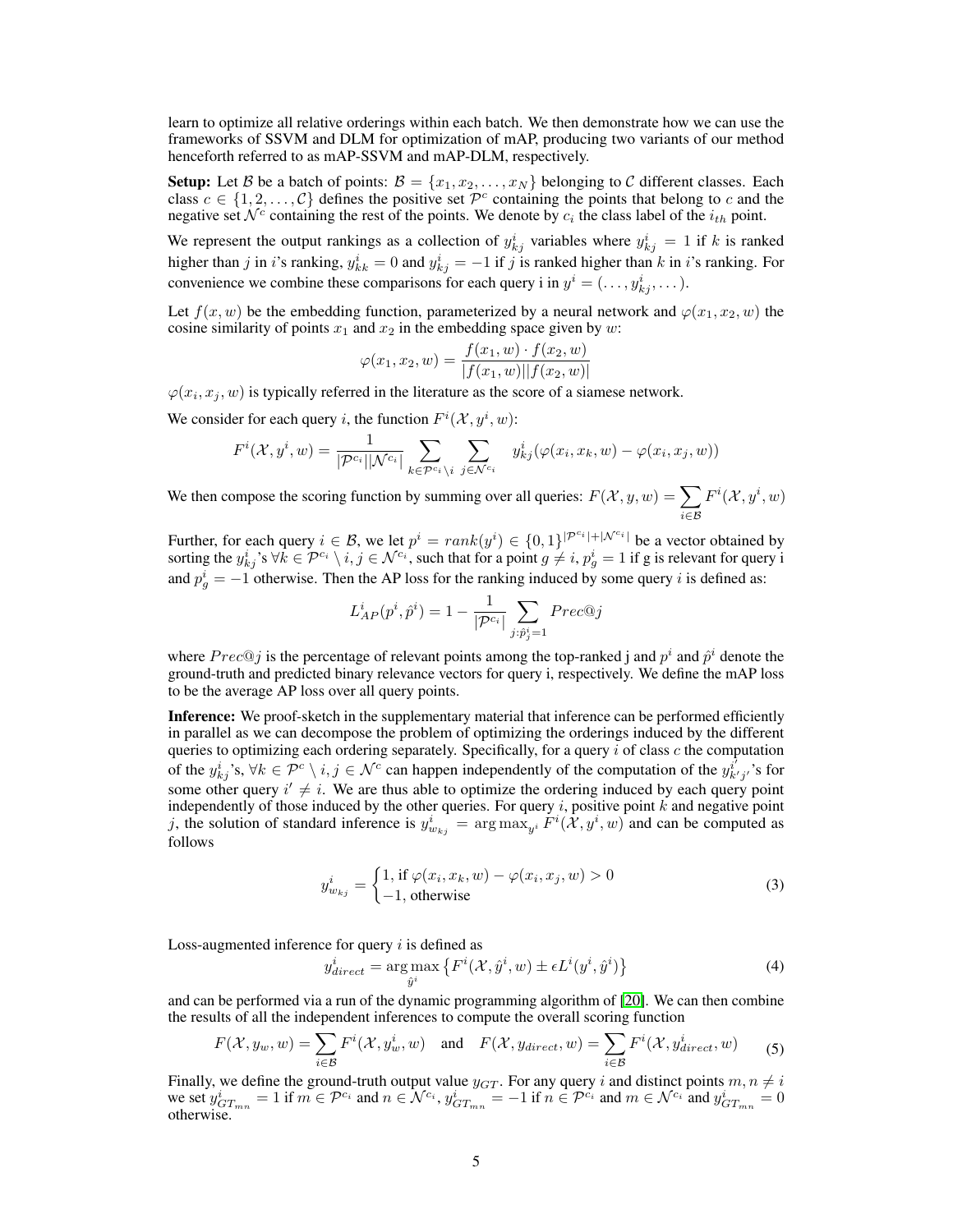<span id="page-5-1"></span>Algorithm 1 Few-Shot Learning by Optimizing mAP

**Input:** A batch of points  $\mathcal{X} = \{x_1, \ldots, x_N\}$  of C different classes and  $\forall c \in \{1, \ldots, C\}$  the sets  $\mathcal{P}^c$  and  $\mathcal{N}^c$ . Initialize w if using mAP-SSVM then Set  $y_{GT}^i = \text{ones}(|\mathcal{P}^{c_i}|, |\mathcal{N}^{c_i}|), \forall i = 1, \dots, N$ end if repeat if using mAP-DLM then Standard inference: Compute  $y_w^i$ ,  $\forall i = 1, ..., N$  as in **Equation** [3](#page-4-0) end if Loss-augmented inference: Compute  $y_{direct}^i$ ,  $\forall i = 1, ..., N$  via the DP algorithm of [\[20\]](#page-9-19) as in **Equation** [4.](#page-4-1) In the case of mAP-SSVM, always use the positive update option and set  $\epsilon = 1$ Compute  $F(\mathcal{X}, y_{direct}, w)$  as in **Equation [5](#page-4-2)** if using mAP-DLM then Compute  $F(\mathcal{X}, y_w, w)$  as in **Equation [5](#page-4-2)** Compute the gradient  $\nabla_w L(y, y_w)$  as in **Equation** [2](#page-3-0) else if using mAP-SSVM then Compute  $F(X, y_{GT}, w)$  as in **Equation** [6](#page-5-0) Compute the gradient  $\nabla_w L(y, y_w)$  as in **Equation** [1](#page-2-0) (using  $y_{direct}$  in the place of  $y_{hinge}$ ) end if Perform the weight update rule with stepsize  $\eta: w \leftarrow w - \eta \nabla_w L(y, y_w)$ until stopping criteria

We note that by construction of our scoring function defined above, we will only have to compute  $y_{kj}^i$ 's where k and i belong to the same class  $c_i$  and j is a point from another class. Because of this, we set the  $y_{GT}^i$  for each query i to be an appropriately-sized matrix of ones:  $y_{GT}^i = ones(|\mathcal{P}^{c_i}|, |\mathcal{N}^{c_i}|).$ 

The overall score of the ground truth is then

<span id="page-5-0"></span>
$$
F(\mathcal{X}, y_{GT}, w) = \sum_{i \in \mathcal{B}} F^i(\mathcal{X}, y_{GT}^i, w)
$$
\n(6)

Optimizing mAP via SSVM and DLM We have now defined all the necessary components to compute the gradient update as specified by the General Loss Gradient Theorem of [\[20\]](#page-9-19) in equation [2](#page-3-0) or as defined by the Structural SVM in equation [1.](#page-2-0) For clarity, Algorithm [1](#page-5-1) describes this process, outlining the two variants of our approach for few-shot learning, namely mAP-DLM and mAP-SSVM.

## 5 Evaluation

In what follows, we describe our training setup, the few-shot learning tasks of interest, the datasets we use, and our experimental results. Through our experiments, we aim to evaluate the few-shot retrieval ability of our method and additionally to compare our model to competing approaches for few-shot classification. For this, we have updated our tables to include very recent work that is published concurrently with ours in order to provide the reader with a complete view of the state-of-the-art on few-shot learning. Finally, we also aim to investigate experimentally our model's aptness for learning from little data via its training objective that is designed to fully exploit each training batch.

Controlling the influence of loss-augmented inference on the loss gradient We found empirically that for the positive update of mAP-DLM and for mAP-SSVM, it is beneficial to introduce a hyperparamter  $\alpha$  that controls the contribution of the loss-augmented  $F(\mathcal{X}, y_{direct}, w)$  relative to that of  $F(\mathcal{X}, y_w, w)$  in the case of mAP-DLM, or  $F(\mathcal{X}, y_{GT}, w)$  in the case of mAP-SSVM. The updated rules that we use in practice for training mAP-DLM and mAP-SSVM, respectively, are shown below, where  $\alpha$  is a hyperparamter.

$$
\nabla_w L(y, y_w) = \pm \lim_{\epsilon \to 0} \frac{1}{\epsilon} (\alpha \nabla_w F(\mathcal{X}, y_{direct}, w) - \nabla_w F(\mathcal{X}, y_w, w)) \text{ and}
$$
  

$$
\nabla_w L(y) = \alpha \nabla_w F(\mathcal{X}, y_{direct}, w) - \nabla_w F(\mathcal{X}, y_{y_{GT}}, w)
$$

We refer the reader to the supplementary material for more details concerning this hyperparameter.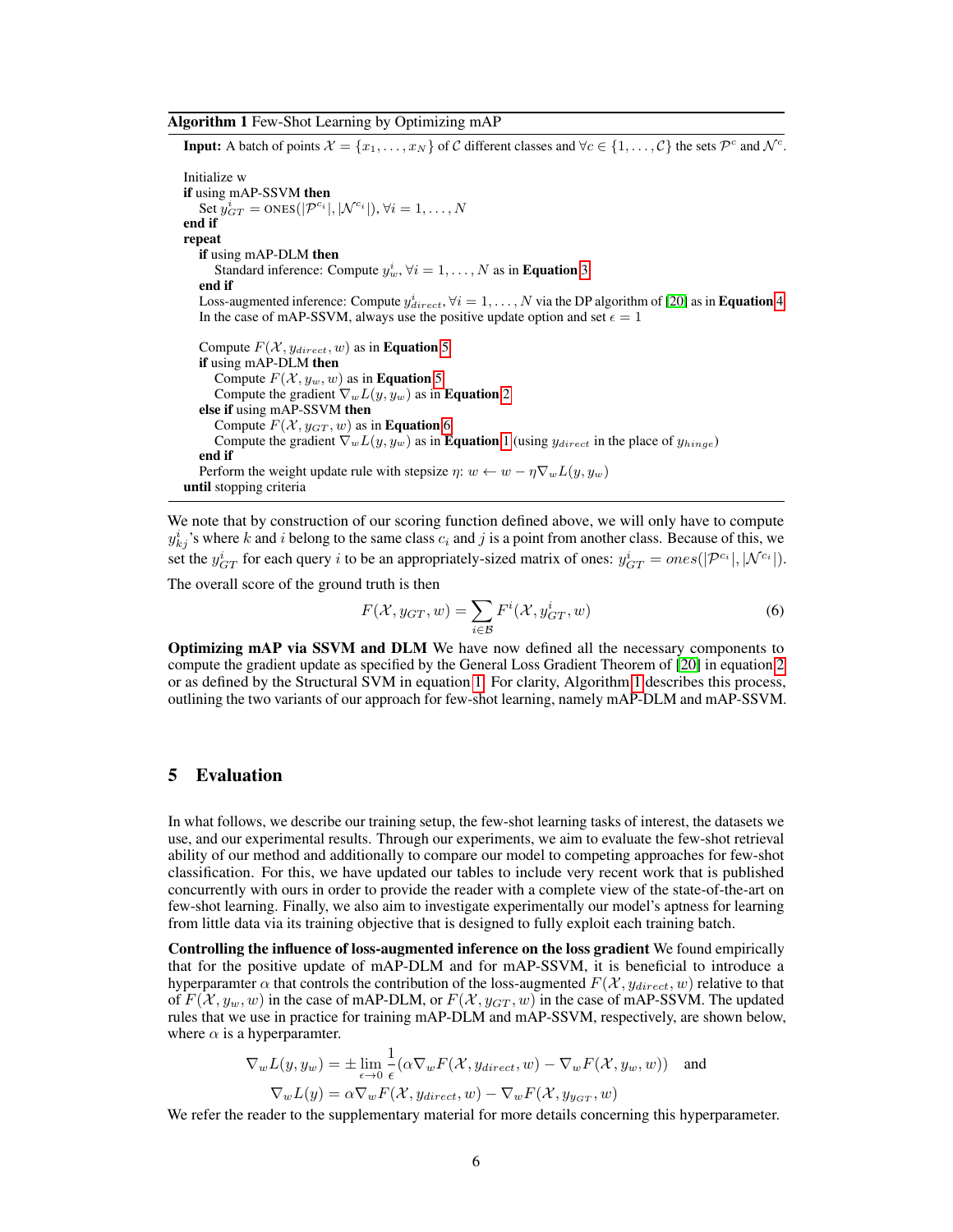<span id="page-6-0"></span>

|                            | Classification |           |        | Retrieval |        |           |
|----------------------------|----------------|-----------|--------|-----------|--------|-----------|
|                            | 1-shot         |           | 5-shot |           | 1-shot |           |
|                            | 5-way          | $20$ -way | 5-way  | $20$ -way | 5-way  | $20$ -way |
| Siamese                    | 98.8           | 95.5      |        |           | 98.6   | 95.7      |
| Matching Networks [1]      | 98.1           | 93.8      | 98.9   | 98.5      |        |           |
| Prototypical Networks [17] | 98.8           | 96.0      | 99.7   | 98.9      |        |           |
| <b>MAML</b> [18]           | 98.7           | 95.8      | 99.9   | 98.9      |        |           |
| ConvNet w/ Memory [19]     | 98.4           | 95.0      | 99.6   | 98.6      |        |           |
| mAP-SSVM (ours)            | 98.6           | 95.2      | 99.6   | 98.6      | 98.6   | 95.7      |
| mAP-DLM (ours)             | 98.8           | 95.4      | 99.6   | 98.6      | 98.7   | 95.8      |

Table 1: Few-shot classification and retrieval results on Omniglot (averaged over 1000 test episodes).

Few-shot Classification and Retrieval Tasks Each K-shot N-way classification 'episode' is constructed as follows: N evaluation classes and 20 images from each one are selected uniformly at random from the test set. For each class, K out of the 20 images are randomly chosen to act as the 'representatives' of that class. The remaining  $20 - K$  images of each class are then to be classified among the N classes. This poses a total of  $(20 - K)N$  classification problems. Following the standard procedure, we repeat this process 1000 times when testing on Omniglot and 600 times for mini-ImageNet in order to compute the results reported in tables [1](#page-6-0) and [2.](#page-7-0)

We also designed a similar one-shot N-way retrieval task, where to form each episode we select N classes at random and 10 images per class, yielding a pool of 10N images. Each of these 10N images acts as a query and ranks all remaining (10N - 1) images. The goal is to retrieve all 9 relevant images before any of the (10N - 10) irrelevant ones. We measure the performance on this task using mAP. Note that since this is a new task, there are no publicly available results for the competing few-shot learning methods.

Our Algorithm for K-shot N-way classification Our model classifies image x into class  $c =$  $\arg \max_i AP^i(x)$ , where  $AP^i(x)$  denotes the average precision of the ordering that image x assigns to the pool of all  $KN$  representatives assuming that the ground truth class for image x is i. This means that when computing  $AP<sup>i</sup>(x)$ , the K representatives of class i will have a binary relevance of 1 while the  $K(N-1)$  representatives of the other classes will have a binary relevance of 0. Note that in the one-shot learning case where  $K = 1$  this amounts to classifying x into the class whose (single) representative is most similar to  $x$  according to the model's learned similarity metric.

We note that the siamese model does not naturally offer a procedure for exploiting all K representatives of each class when making the classification decision for some reference. Therefore we omit few-shot learning results for siamese when  $K > 1$  and examine this model only in the one-shot case.

**Training details** We use the same embedding architecture for all of our models for both Omniglot and mini-ImageNet. This architecture mimics that of [\[1\]](#page-9-0) and consists of 4 identical blocks stacked upon each other. Each of these blocks consists of a 3x3 convolution with 64 filters, batch normalization [\[23\]](#page-10-2), a ReLU activation, and 2x2 max-pooling. We resize the Omniglot images to 28x28, and the mini-ImageNet images to 3x84x84, therefore producing a 64-dimensional feature vector for each Omniglot image and a 1600-dimensional one for each mini-ImageNet image. We use ADAM [\[24\]](#page-10-3) for training all models. We refer the reader to the supplementary for more details.

Omniglot The Omniglot dataset [\[25\]](#page-10-4) is designed for testing few-shot learning methods. This dataset consists of 1623 characters from 50 different alphabets, with each character drawn by 20 different drawers. Following [\[1\]](#page-9-0), we use 1200 characters as training classes and the remaining 423 for evaluation while we also augment the dataset with random rotations by multiples of 90 degrees. The results for this dataset are shown in Table [1.](#page-6-0) Both mAP-SSVM and mAP-DLM are trained with  $\alpha = 10$ , and for mAP-DLM the positive update was used. We used  $|B| = 128$  and  $N = 16$  for our models and the siamese. Overall, we observe that many methods perform very similarly on few-shot classification on this dataset, ours being among the top-performing ones. Further, we perform equally well or better than the siamese network in few-shot retrieval. We'd like to emphasize that the siamese network is a tough baseline to beat, as can be seen from its performance in the classification tasks where it outperforms recent few-shot learning methods.

mini-ImageNet mini-ImageNet refers to a subset of the ILSVRC-12 dataset [\[26\]](#page-10-5) that was used as a benchmark for testing few-shot learning approaches in [\[1\]](#page-9-0). This dataset contains 60,000 84x84 color images and constitutes a significantly more challenging benchmark than Omniglot. In order to compare our method with the state-of-the-art on this benchmark, we adapt the splits introduced in [\[2\]](#page-9-1)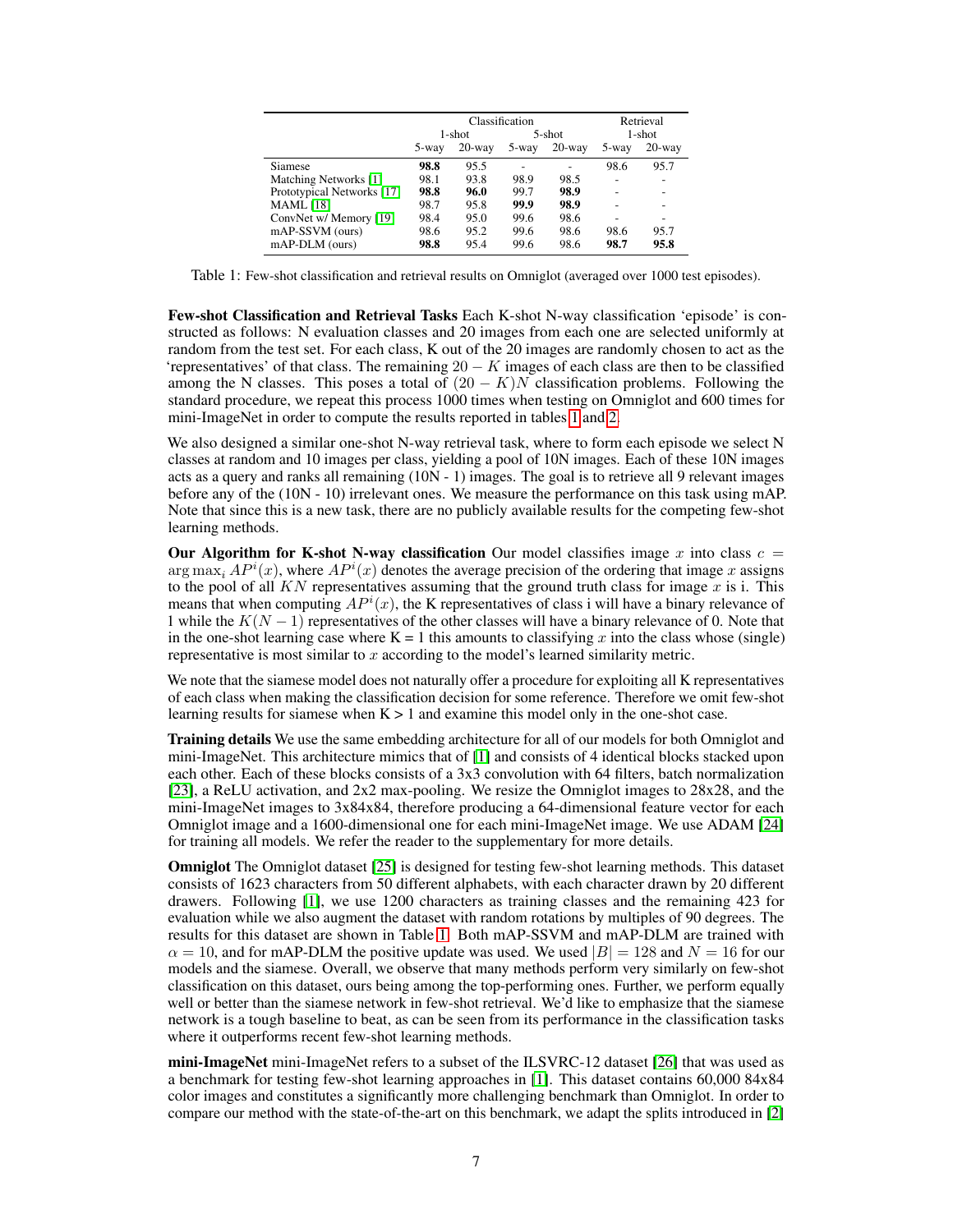<span id="page-7-0"></span>

|                             |                     | Classification      | Retrieval          |                    |
|-----------------------------|---------------------|---------------------|--------------------|--------------------|
|                             | 5-way               |                     | 5-way              | $20$ -way          |
|                             | $1$ -shot           | $5$ -shot           | $1$ -shot          | 1-shot             |
| Baseline Nearset Neighbors* | $41.08 \pm 0.70 \%$ | $51.04 + 0.65\%$    |                    |                    |
| Matching Networks* [1]      | $43.40 \pm 0.78 \%$ | 51.09 $\pm$ 0.71 %  |                    |                    |
| Matching Networks FCE* [1]  | $43.56 \pm 0.84 \%$ | 55.31 $\pm$ 0.73 %  |                    |                    |
| Meta-Learner LSTM* [2]      | $43.44 \pm 0.77$ %  | $60.60 \pm 0.71 \%$ |                    |                    |
| Prototypical Networks [17]  | $49.42 \pm 0.78\%$  | 68.20 $\pm$ 0.66 %  |                    |                    |
| <b>MAML</b> [18]            | $48.70 \pm 1.84\%$  | $63.11 \pm 0.92\%$  |                    |                    |
| Siamese                     | $48.42 \pm 0.79 \%$ |                     | 51.24 $\pm$ 0.57 % | $22.66 \pm 0.13\%$ |
| mAP-SSVM (ours)             | $50.32 \pm 0.80\%$  | $63.94 \pm 0.72\%$  | $52.85 \pm 0.56\%$ | $23.87 \pm 0.14\%$ |
| mAP-DLM (ours)              | $50.28 \pm 0.80 \%$ | $63.70 \pm 0.70 \%$ | 52.96 $\pm$ 0.55 % | $23.68 \pm 0.13\%$ |

Table 2: Few-shot classification on miniImageNet (results averaged over 600 test episodes and reported with 95% confidence intervals). \*Results reported by [\[2\]](#page-9-1)

which contain a total of 100 classes out of which 64 are used for training, 16 for validation and 20 for testing. We train our models on the training set and use the validation set for monitoring performance. Table [2](#page-7-0) reports the performance of our method and recent competing approaches on this benchmark. As for Omniglot, the results of both versions of our method are obtained with  $\alpha = 10$ , and with the positive update in the case of mAP-DLM. We used  $|B| = 128$  and  $N = 8$  for our models and the siamese. We also borrow the baseline reported in [\[2\]](#page-9-1) for this task which corresponds to performing nearest-neighbors on top of the learned embeddings. Our method yields impressive results here, outperforming recent approaches tailored for few-shot learning either via deep-metric learning such as Matching Networks [\[1\]](#page-9-0) or via meta-learning such as Meta-Learner LSTM [\[2\]](#page-9-1) and MAML [\[18\]](#page-9-17) in few-shot classification. We set the new state-of-the-art for 1-shot 5-way classification. Further, our models are superior than the strong baseline of the siamese network in the few-shot retrieval tasks.

CUB We also experimented on the Caltech-UCSD Birds (CUB) 200-2011 dataset [\[27\]](#page-10-6), where we outperform the siamese network as well. More details can be found in the supplementary.

Learning Efficiency We examine our method's learning efficiency via comparison with a siamese network. For fair comparison of these models, we create the training batches in a way that enforces that they have the same amount of information available for each update: each training batch  $\beta$ is formed by sampling N classes uniformly at random and  $|\mathcal{B}|$  examples from these classes. The siamese network is then trained on all possible pairs from these sampled points. Figure [2](#page-8-0) displays the performance of our model and the siamese on different metrics on Omniglot and mini-ImageNet. The first two rows show the performance of our two variants and the siamese in the few-shot classification (left) and few-shot retrieval (right) tasks, for various levels of difficulty as regulated by the different values of N. The first row corresponds to Omniglot and the second to mini-ImageNet. We observe that even when both methods converge to comparable accuracy or mAP values, our method learns faster, especially when the 'way' of the evaluation task is larger, making the problem harder.

In the third row in Figure [2,](#page-8-0) we examine the few-shot learning performance of our model and the all-pairs siamese that were trained with  $N = 8$  but with different  $|\mathcal{B}|$ . We note that for a given N, larger batch size implies larger 'shot'. For example, for  $N = 8$ ,  $|\mathcal{B}| = 64$  results to on average 8 examples of each class in each batch (8-shot) whereas  $|\mathcal{B}| = 16$  results to on average 2-shot. We observe that especially when the 'shot' is smaller, there is a clear advantage in using our method over the all-pairs siamese. Therefore it indeed appears to be the case that the fewer examples we are given per class, the more we can benefit from our structured objective that simultaneously optimizes all relative orderings. Further, mAP-DLM can reach higher performance overall with smaller batch sizes (thus smaller 'shot') than the siamese, indicating that our method's training objective is indeed efficiently exploiting the batch examples and showing promise in learning from less data.

Discussion It is interesting to compare experimentally methods that have pursued different paths in addressing the challenge of few-shot learning. In particular, the methods we compare against each other in our tables include deep metric learning approaches such as ours, the siamese network, Prototypical Networks and Matching Networks, as well as meta-learning methods such as Meta-Learner LSTM [\[2\]](#page-9-1) and MAML [\[18\]](#page-9-17). Further, [\[19\]](#page-9-18) has a metric-learning flavor but employs external memory as a vehicle for remembering representations of rarely-observed classes. The experimental results suggest that there is no clear winner category and all these directions are worth exploring further.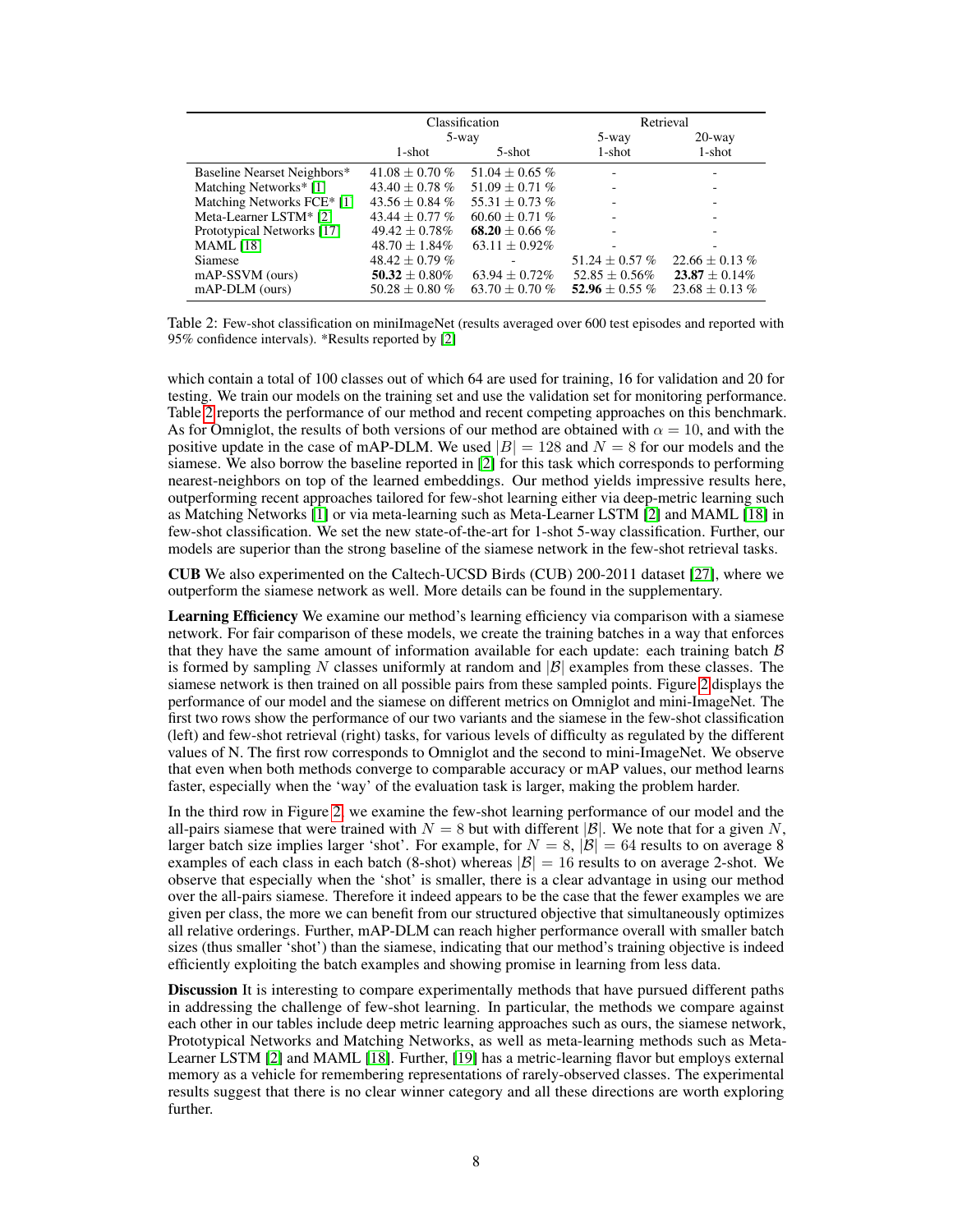<span id="page-8-0"></span>

Figure 2: Few-shot learning performance (on unseen validation classes). Each point represents the average performance across 100 sampled episodes. Top row: Omniglot. Second and third rows: mini-ImageNet.

Overall, our model performs on par with the state-of-the-art results on the classification benchmarks, while also offering the capability of few-shot retrieval where it exhibits superiority over a strong baseline. Regarding the comparison between mAP-DLM and mAP-SSVM, we remark that they mostly perform similarly to each other on the benchmarks considered. We have not observed in this case a significant win for directly optimizing the loss of interest, offered by mAP-DLM, as opposed to minimizing an upper bound of it.

# 6 Conclusion

We have presented an approach for few-shot learning that strives to fully exploit the available information of the training batches, a skill that is utterly important in the low-data regime of few-shot learning. We have proposed to achieve this via defining an information-retrieval based training objective that simultaneously optimizes all relative orderings of the points in each training batch. We experimentally support our claims for learning efficiency and present promising results on two standard few-shot learning datasets. An interesting future direction is to not only reason about how to best exploit the information within each batch, but additionally about how to create training batches in order to best leverage the information in the training set. Furthermore, we leave it as future work to explore alternative information retrieval metrics, instead of mAP, as training objectives for few-shot learning (e.g. ROC curve, discounted cumulative gain etc).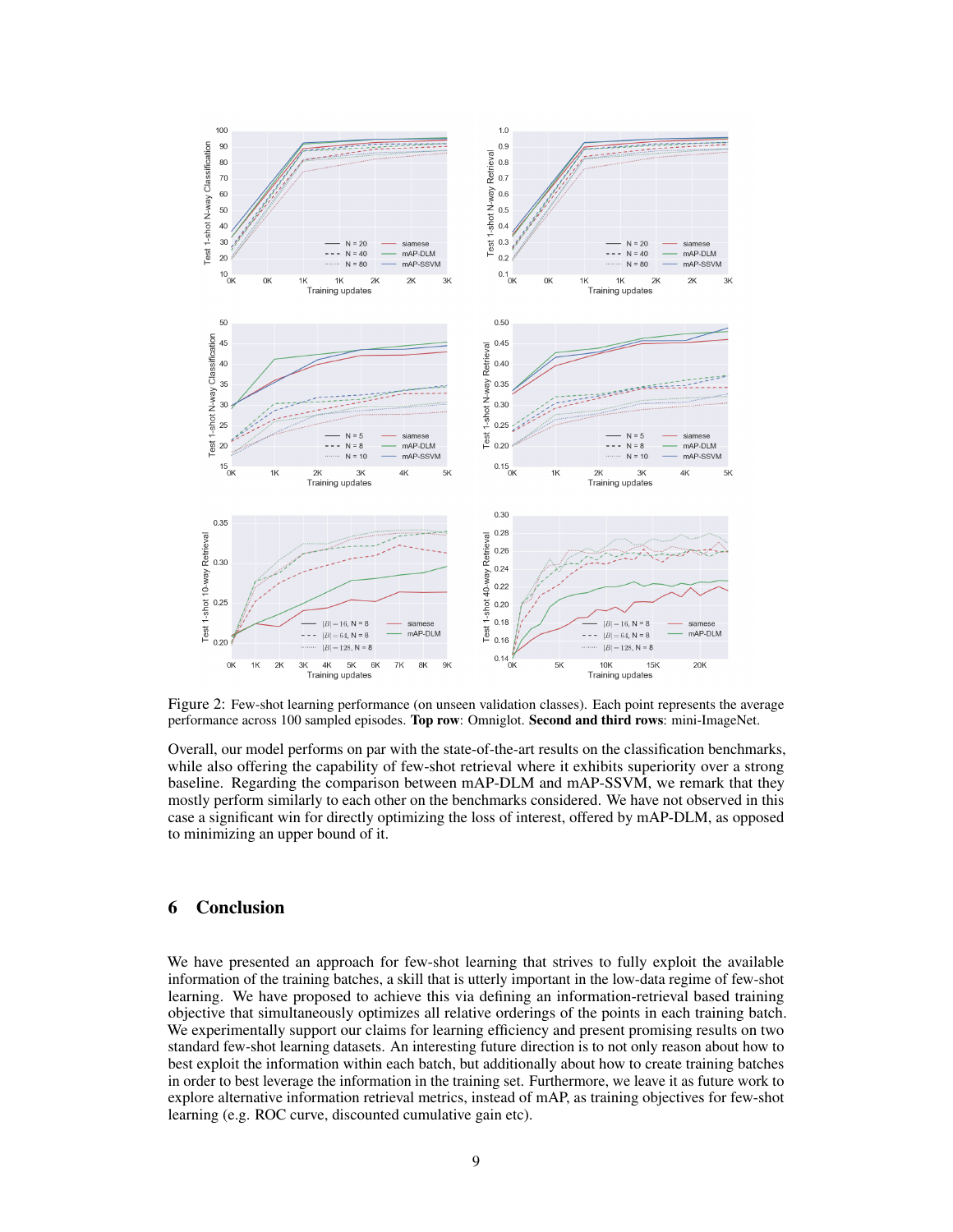## References

- <span id="page-9-0"></span>[1] Oriol Vinyals, Charles Blundell, Tim Lillicrap, Daan Wierstra, et al. Matching networks for one shot learning. In *Advances in Neural Information Processing Systems*, pages 3630–3638, 2016.
- <span id="page-9-1"></span>[2] Sachin Ravi and Hugo Larochelle. Optimization as a model for few-shot learning. In *International Conference on Learning Representations*, volume 1, page 6, 2017.
- <span id="page-9-2"></span>[3] Ioannis Tsochantaridis, Thorsten Joachims, Thomas Hofmann, and Yasemin Altun. Large margin methods for structured and interdependent output variables. *Journal of machine learning research*, 6(Sep):1453– 1484, 2005.
- <span id="page-9-3"></span>[4] Tamir Hazan, Joseph Keshet, and David A McAllester. Direct loss minimization for structured prediction. In *Advances in Neural Information Processing Systems*, pages 1594–1602, 2010.
- <span id="page-9-4"></span>[5] Aurélien Bellet, Amaury Habrard, and Marc Sebban. A survey on metric learning for feature vectors and structured data. *arXiv preprint arXiv:1306.6709*, 2013.
- <span id="page-9-5"></span>[6] Jacob Goldberger, Sam Roweis, Geoff Hinton, and Ruslan Salakhutdinov. Neighbourhood components analysis. In *Advances in Neural Information Processing Systems*, page 513–520, 2005.
- <span id="page-9-6"></span>[7] Kilian Q Weinberger, John Blitzer, and Lawrence K Saul. Distance metric learning for large margin nearest neighbor classification. In *Advances in neural information processing systems*, pages 1473–1480, 2005.
- <span id="page-9-7"></span>[8] Jane Bromley, James W Bentz, Léon Bottou, Isabelle Guyon, Yann LeCun, Cliff Moore, Eduard Säckinger, and Roopak Shah. Signature verification using a "siamese" time delay neural network. *International Journal of Pattern Recognition and Artificial Intelligence*, 7(04):669–688, 1993.
- <span id="page-9-8"></span>[9] Sumit Chopra, Raia Hadsell, and Yann LeCun. Learning a similarity metric discriminatively, with application to face verification. In *2005 IEEE Computer Society Conference on Computer Vision and Pattern Recognition (CVPR'05)*, volume 1, pages 539–546. IEEE, 2005.
- <span id="page-9-9"></span>[10] Florian Schroff, Dmitry Kalenichenko, and James Philbin. Facenet: A unified embedding for face recognition and clustering. In *Proceedings of the IEEE Conference on Computer Vision and Pattern Recognition*, pages 815–823, 2015.
- <span id="page-9-10"></span>[11] Ruslan Salakhutdinov and Geoffrey E Hinton. Learning a nonlinear embedding by preserving class neighbourhood structure. In *AISTATS*, volume 11, 2007.
- <span id="page-9-11"></span>[12] Renqiang Min, David A Stanley, Zineng Yuan, Anthony Bonner, and Zhaolei Zhang. A deep non-linear feature mapping for large-margin knn classification. In *Data Mining, 2009. ICDM'09. Ninth IEEE International Conference on*, pages 357–366. IEEE, 2009.
- <span id="page-9-12"></span>[13] Hyun Oh Song, Yu Xiang, Stefanie Jegelka, and Silvio Savarese. Deep metric learning via lifted structured feature embedding. In *Proceedings of the IEEE Conference on Computer Vision and Pattern Recognition*, pages 4004–4012, 2016.
- <span id="page-9-13"></span>[14] Hyun Oh Song, Stefanie Jegelka, Vivek Rathod, and Kevin Murphy. Learnable structured clustering framework for deep metric learning. *arXiv preprint arXiv:1612.01213*, 2016.
- <span id="page-9-14"></span>[15] Gregory Koch. *Siamese neural networks for one-shot image recognition*. PhD thesis, University of Toronto, 2015.
- <span id="page-9-15"></span>[16] Pranav Shyam, Shubham Gupta, and Ambedkar Dukkipati. Attentive recurrent comparators. *arXiv preprint arXiv:1703.00767*, 2017.
- <span id="page-9-16"></span>[17] Jake Snell, Kevin Swersky, and Richard S Zemel. Prototypical networks for few-shot learning. *arXiv preprint arXiv:1703.05175*, 2017.
- <span id="page-9-17"></span>[18] Chelsea Finn, Pieter Abbeel, and Sergey Levine. Model-agnostic meta-learning for fast adaptation of deep networks. *arXiv preprint arXiv:1703.03400*, 2017.
- <span id="page-9-18"></span>[19] Łukasz Kaiser, Ofir Nachum, Aurko Roy, and Samy Bengio. Learning to remember rare events. *arXiv preprint arXiv:1703.03129*, 2017.
- <span id="page-9-19"></span>[20] Yang Song, Alexander G Schwing, Richard S Zemel, and Raquel Urtasun. Training deep neural networks via direct loss minimization. In *Proceedings of The 33rd International Conference on Machine Learning*, pages 2169–2177, 2016.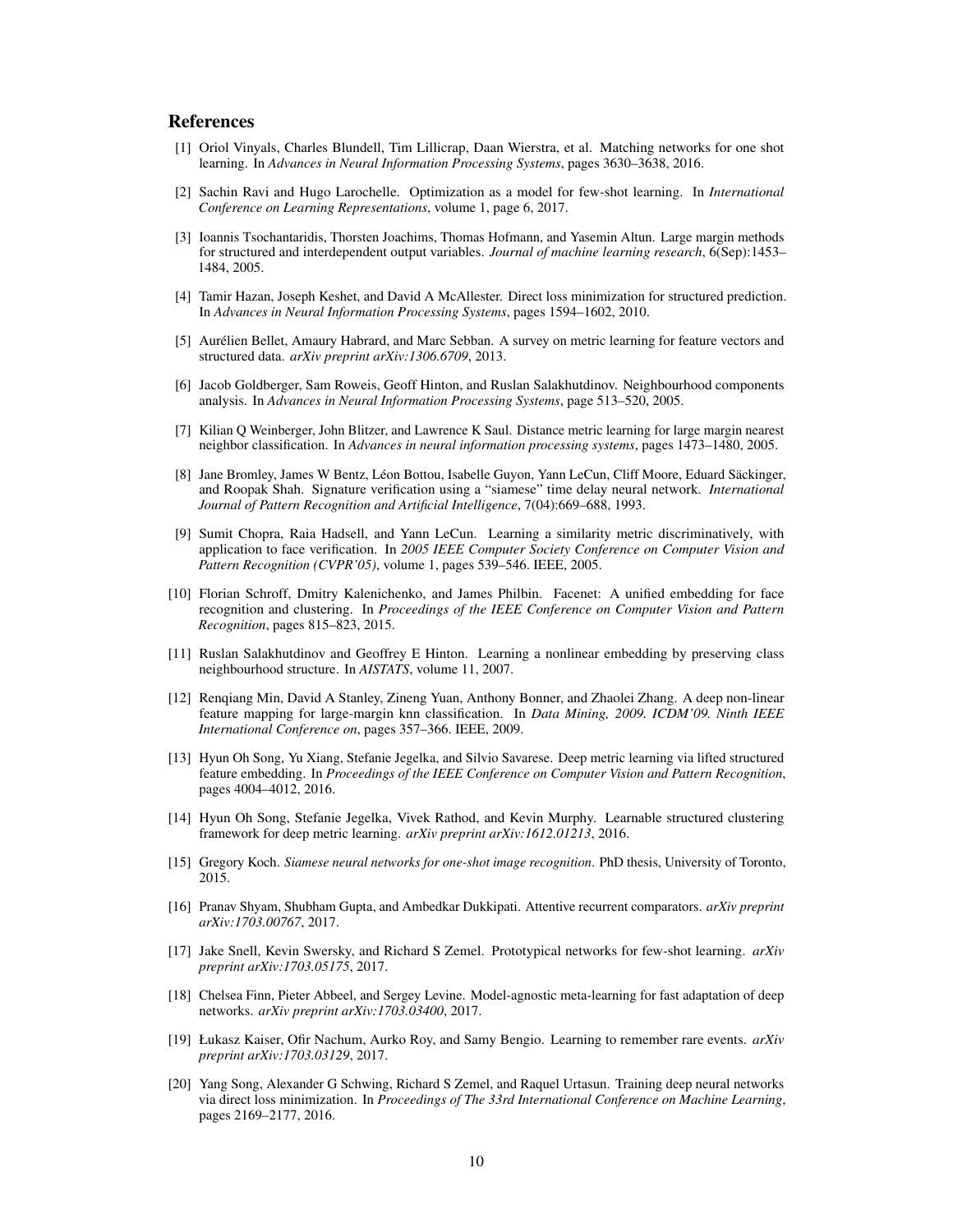- <span id="page-10-0"></span>[21] Yisong Yue, Thomas Finley, Filip Radlinski, and Thorsten Joachims. A support vector method for optimizing average precision. In *Proceedings of the 30th annual international ACM SIGIR conference on Research and development in information retrieval*, pages 271–278. ACM, 2007.
- <span id="page-10-1"></span>[22] Pritish Mohapatra, CV Jawahar, and M Pawan Kumar. Efficient optimization for average precision svm. In *Advances in Neural Information Processing Systems*, pages 2312–2320, 2014.
- <span id="page-10-2"></span>[23] Sergey Ioffe and Christian Szegedy. Batch normalization: Accelerating deep network training by reducing internal covariate shift. *arXiv preprint arXiv:1502.03167*, 2015.
- <span id="page-10-3"></span>[24] Diederik Kingma and Jimmy Ba. Adam: A method for stochastic optimization. *arXiv preprint arXiv:1412.6980*, 2014.
- <span id="page-10-4"></span>[25] Brenden M Lake, Ruslan Salakhutdinov, Jason Gross, and Joshua B Tenenbaum. One shot learning of simple visual concepts. In *CogSci*, volume 172, page 2, 2011.
- <span id="page-10-5"></span>[26] Olga Russakovsky, Jia Deng, Hao Su, Jonathan Krause, Sanjeev Satheesh, Sean Ma, Zhiheng Huang, Andrej Karpathy, Aditya Khosla, Michael Bernstein, et al. Imagenet large scale visual recognition challenge. *International Journal of Computer Vision*, 115(3):211–252, 2015.
- <span id="page-10-6"></span>[27] Catherine Wah, Steve Branson, Peter Welinder, Pietro Perona, and Serge Belongie. The caltech-ucsd birds-200-2011 dataset. 2011.
- <span id="page-10-7"></span>[28] Scott Reed, Zeynep Akata, Honglak Lee, and Bernt Schiele. Learning deep representations of fine-grained visual descriptions. In *Proceedings of the IEEE Conference on Computer Vision and Pattern Recognition*, pages 49–58, 2016.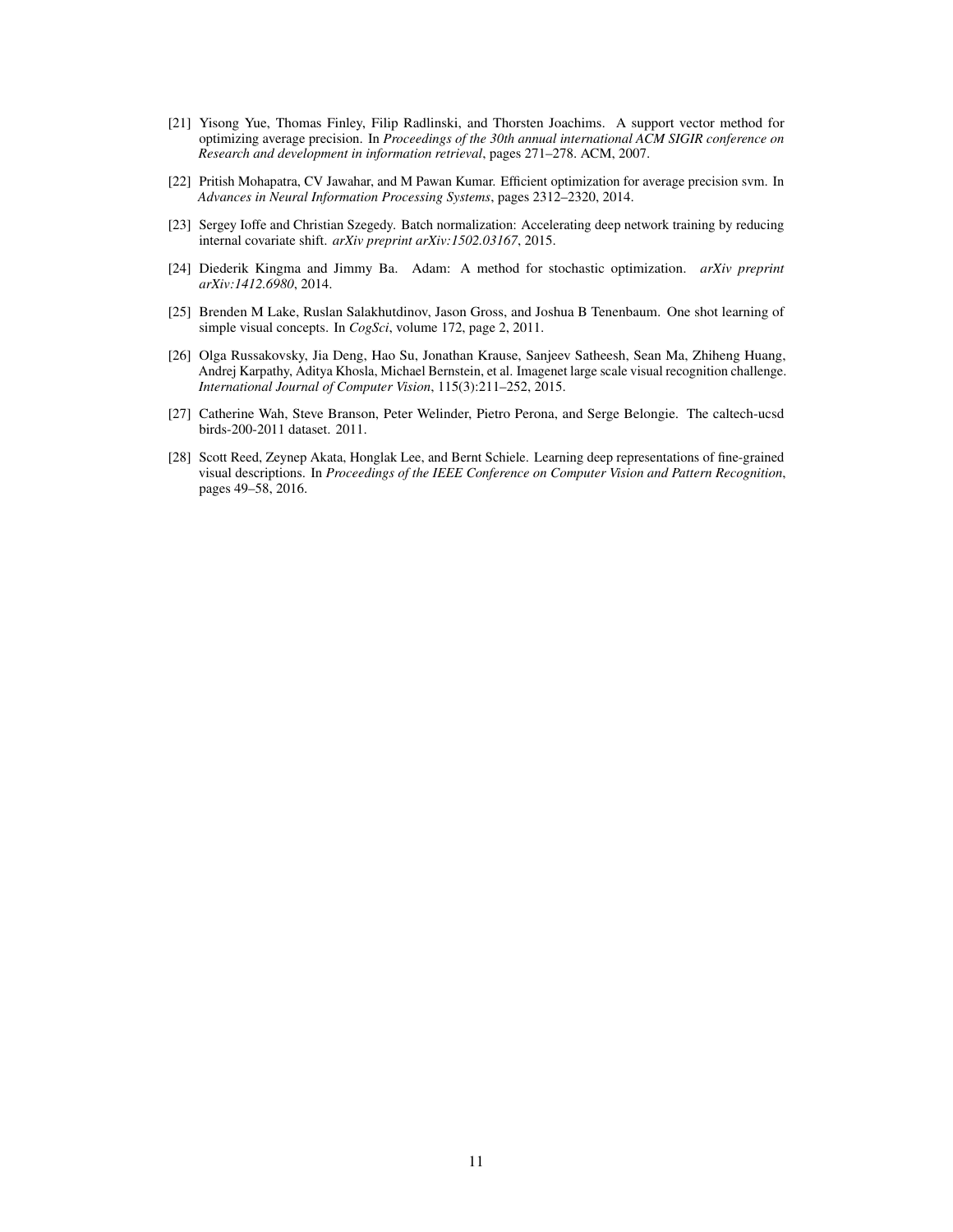#### A Independence of Individual Query Rankings

When introducing our method, we claimed that we can decompose the problem of optimizing the mAP of the batch by optimizing the AP of each ranking independently.

We provide a proof sketch below to support this argument.

*Proof Sketch.* Let  $x_i, x_k \in c_1$  be two points of class  $c_1$  and  $x_j \in c_2$  be a point of class  $c_2$ . Consider the binary rankings of the form  $y_{pn}^u$  that we will have to compute involving these 3 points. We observe from the definition of the scoring function that the only  $y_{pn}^u$  that will be computed are those where u and  $p$  are different points from the same class and  $n$  is a point from a different class.

Because of this constraint, we will only have to compute  $y_{kj}^i$  and  $y_{ij}^k$  (we will never compute  $y_{jk}^i$ ,  $y_{ji}^k$ ,  $y_{ik}^j$  or  $y_{ki}^j$ ). Therefore, it remains to show that no matter what values  $y_{kj}^i$  and  $y_{ij}^k$  take, there is an ordering of these 3 points that satisfies them. There are four cases to consider in total since we have two variables that can each take two values.

<span id="page-11-0"></span>Table [3](#page-11-0) shows the relative positions of i, j and k in space that satisfies each of the four cases listed above, demonstrating that no contradiction can arise. П



Table 3: The relative positions of points i, k, and j (configuration column) to satisfy each pairs of values of the variables  $y_{kj}^i$  and  $y_{ij}^k$  (specified in the first two columns).

#### B Controlling the influence of loss-augmented inference on the loss gradient

As we mentioned in the evaluation section of the paper, we found empirically that for the positive update of mAP-DLM and for mAP-SSVM, it is beneficial to introduce a hyperparamter  $\alpha$  that controls the contribution of the loss-augmented  $F(\mathcal{X}, y_{direct}, w)$  relative to that of  $F(\mathcal{X}, y_w, w)$  in the case of mAP-DLM, or  $F(\mathcal{X}, y_{GT}, w)$  in the case of SSVM.

For completeness, we review here the modified expression for the gradient computation. The updated rules that we use in practice for training mAP-DLM and mAP-SSVM, respectively, are shown below, where  $\alpha$  is a hyperparamter.

$$
\nabla_w L(y, y_w) = \pm \lim_{\epsilon \to 0} \frac{1}{\epsilon} (\alpha \nabla_w F(\mathcal{X}, y_{direct}, w) - \nabla_w F(\mathcal{X}, y_w, w))
$$

and

$$
\nabla_w L(y) = \alpha \nabla_w F(\mathcal{X}, y_{direct}, w) - \nabla_w F(\mathcal{X}, y_{y_{GT}}, w)
$$

where in the case of mAP-SSVM,  $y_{GT}$  denotes the ground-truth labels and  $y_{direct}$  =  $\argmax_{\mathbf{\hat{y}} \in \mathcal{Y}} \{F(\mathcal{X}, \mathbf{\hat{y}}, w) \pm L(\mathbf{y}, \mathbf{\hat{y}})\}$  and in the case of mAP-DLM:  $\mathbf{y}_w = \argmax_{\mathbf{\hat{y}} \in \mathcal{Y}} F(\mathcal{X}, \mathbf{\hat{y}}, w)$ and  $\mathbf{y}_{direct} = \arg \max_{\mathbf{\hat{y}} \in \mathcal{Y}} \{ F(\mathcal{X}, \mathbf{\hat{y}}, w) \pm \epsilon L(\mathbf{y}, \mathbf{\hat{y}}) \}.$ 

**Exploring different values of**  $\alpha$ : We find experimentally that on Omniglot and mini-ImageNet, setting  $\alpha > 1$  leads to significant gains, but that the value of  $\alpha$  does not significantly affect performance as long as it is greater than 1. Figures [3](#page-12-0) and [4](#page-12-1) demonstrate this behaviour. Each point in these figures corresponds to the average few-shot learning performance over 20 randomly sampled episodes from held-out data.

Table [4](#page-12-2) compares the performance of mAP-SSVM and mAP-DLM for  $\alpha = 1$  to their performance when  $\alpha = 10$  on mini-ImageNet. The performance gap here is clear between these two settings of  $\alpha$  with the latter setting producing significantly superior results. We also notice that mAP-DLM suffers more than mAP-SSVM in the setting where  $\alpha = 1$ . We leave it to future work to explore this behavior.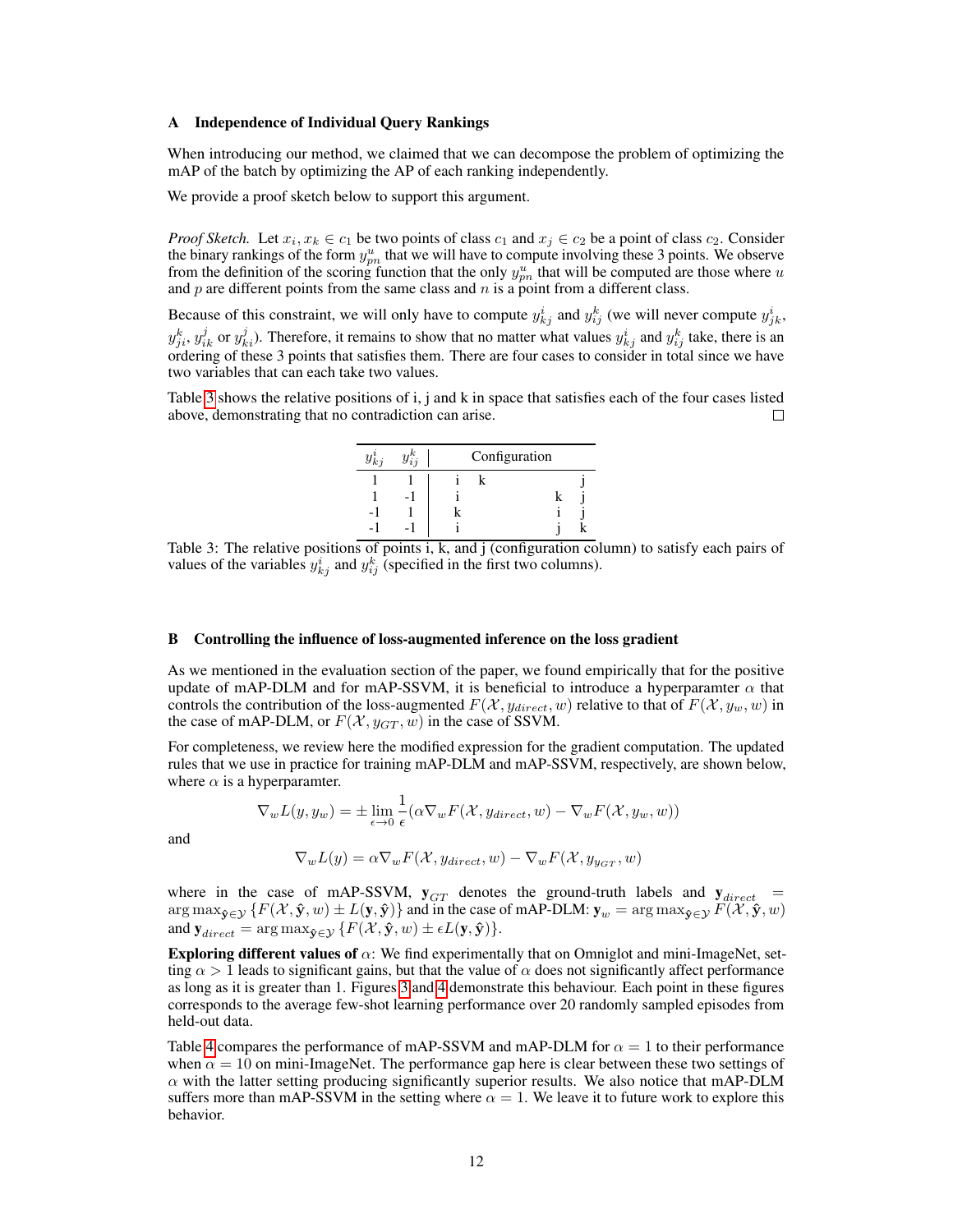<span id="page-12-0"></span>

Figure 3: Comparing the few-shot learning performance induced by different values of  $\alpha$  on mini-ImageNet. a: 1-shot 20-way retrieval, b: 1-shot 5-way classification, c: 5-shot 5-way classification

<span id="page-12-1"></span>

Figure 4: Comparing the few-shot learning performance induced by different values of  $\alpha$  on Omniglot. a: 1-shot 20-way retrieval, b: 1-shot 5-way classification, c: 1-shot 20-way classification

<span id="page-12-2"></span>

|                                         |                     | Classification      | Retrieval            |                      |  |
|-----------------------------------------|---------------------|---------------------|----------------------|----------------------|--|
|                                         | 5-way               |                     | 5-way                | $20$ -way            |  |
|                                         | 1-shot              | 5-shot              | 1-shot               | $1$ -shot            |  |
| mAP-SSVM $\alpha = 1$ (ours)            | $47.89 \pm 0.78\%$  | $60.82 \pm 0.67\%$  | $52.07 \pm 0.006 \%$ | $22.25 + 0.001\%$    |  |
| mAP-SSVM $\alpha = 10$ (ours)           | $50.32 \pm 0.80\%$  | $63.94 + 0.72\%$    | $52.85 \pm 0.56\%$   | $23.87 \pm 0.14\%$   |  |
| mAP-DLM (positive) $\alpha = 1$ (ours)  | $41.64 \pm 0.78 \%$ | $50.40 \pm 0.64 \%$ | $45.21 \pm 0.005 \%$ | $17.30 \pm 0.001 \%$ |  |
| mAP-DLM (positive) $\alpha = 10$ (ours) | $50.28 \pm 0.80 \%$ | 63.70 $\pm$ 0.70 %  | 52.96 $\pm$ 0.55 %   | $23.68 \pm 0.13$ %   |  |

Table 4: Few-shot classification on miniImageNet (results averaged over 600 test episodes and reported with 95% confidence intervals).

**Relationship between**  $\alpha$  and  $\epsilon$  (appearing in mAP-DLM): While these two parameters seem related, they regulate different trade-offs.  $\epsilon$  determines how much to take the task loss into account when computing  $y_{direct}$  while  $\alpha$  regulates how much to take the score of  $y_{direct}$  into account compared to the score of  $y_w$  to yield the next weight update.

**Conjecture on why**  $\alpha > 1$  may help: We conjecture that it may happen that no matter how much we choose to take the task loss into account when computing  $y_{direct}$  (a choice regulated by  $\epsilon$ ), the score of  $y_{direct}$  may be similar to that of  $y_w$ . In this situation, because the scores of these two solutions will be very similar, by definition the task loss that we wish to minimize is close to 0 therefore providing a weak learning signal even though the optimization is not complete. Setting  $\alpha > 1$  may help in this situation to escape from this local minimum.

## C Additional Experiments on the Caltech-UCSD Birds (CUB) 200-2011 dataset

The Caltech-UCSD Birds (CUB) 200-2011 dataset [\[27\]](#page-10-6) contains a total of 11,788 images of 200 species of birds and is intended for fine-grained classification. This makes for a challenging fewshot learning environment since the different classes are not substantially different from each other. Following [\[28\]](#page-10-7) we use 100 species for training, 50 for validation, and 50 for testing. All one-shot experiments are performed on species from the testing set. For each image, we take the bounding box of the bird and resize it to 3x64x64.

We construct our test procedure in the same way as described in the paper for the other datasets. For evaluation on this dataset we use the same architecture as for Omniglot and mini-ImageNet (both